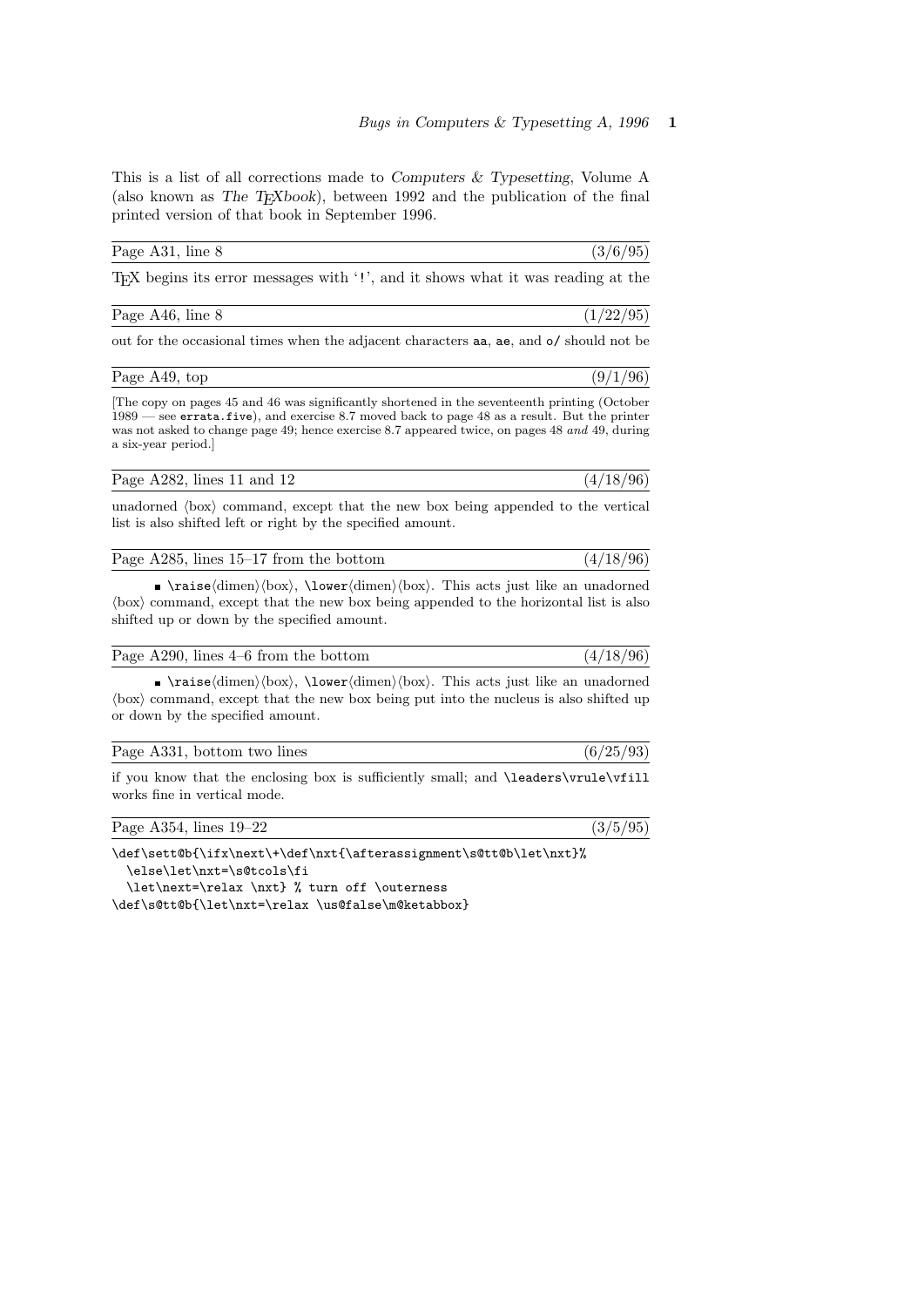2 Bugs in Computers & Typesetting A, 1996

| Page A356, lines 13–20 from the bottom                                                                                                                                                                                                                                                                                                                                                                                                                                                                                             | (3/5/95)  |
|------------------------------------------------------------------------------------------------------------------------------------------------------------------------------------------------------------------------------------------------------------------------------------------------------------------------------------------------------------------------------------------------------------------------------------------------------------------------------------------------------------------------------------|-----------|
| \def\oalign#1{\leavevmode\vtop{\baselineskip0pt \lineskip.25ex<br>\ialign{##\crcr#1\crcr}}} \def\o@lign{\lineskiplimit=0pt \oalign}<br>\def\ooalign{\lineskiplimit=-\maxdimen \oalign} % chars over each other<br>\def\sh@ft#1{\dimen0=.00#1ex \multiply\dimen0 by\fontdimen1\font<br>\kern-.0156\dimen0} % compensate for slant in lowered accents<br>\def\d#1{{\o@lign{\relax#1\crcr\hidewidth\sh@ft{10}.\hidewidth}}}<br>\def\b#1{{\o@lign{\relax#1\crcr\hidewidth\sh@ft{29}%<br>\vbox to.2ex{\hbox{\char'26}\vss}\hidewidth}}} |           |
| Page A357, lines $7-12$                                                                                                                                                                                                                                                                                                                                                                                                                                                                                                            | (8/1/95)  |
| \def\rightarrowfill{\$\m@th \smash- \mkern-7mu<br>\cleaders\hbox{\$\mkern-2mu \smash- \mkern-2mu\$}\hfill<br>\mkern-7mu \mathord\rightarrow\$}<br>\def\leftarrowfill{\$\m@th \mathord\leftarrow \mkern-7mu<br>\cleaders\hbox{\$\mkern-2mu \smash- \mkern-2mu\$}\hfill<br>\mkern-7mu \smash-\$}                                                                                                                                                                                                                                     |           |
| Page A357, lines $16-20$                                                                                                                                                                                                                                                                                                                                                                                                                                                                                                           | (6/25/93) |
| \setbox0=\hbox{\$\braceld\$}%<br>\bracelu\leaders\vrule height\ht0 depth0pt\hfill\bracerd<br>\braceld\leaders\vrule height\ht0 depth0pt\hfill\braceru\$}<br>\def\downbracefill{\$\m@th<br>\setbox0=\hbox{\$\braceld\$}%<br>\braceld\leaders\vrule height\ht0 depth0pt\hfill\braceru<br>\bracelu\leaders\vrule height\ht0 depth0pt\hfill\bracerd\$}                                                                                                                                                                                 |           |
| Also delete lines 21 and 22, as the usage is no longer restricted.                                                                                                                                                                                                                                                                                                                                                                                                                                                                 |           |
| Page A359, line 25                                                                                                                                                                                                                                                                                                                                                                                                                                                                                                                 | (3/5/95)  |
| \def\skew#1#2#3{{\muskip0=#1mu \mkern.5\muskip0<br>#2{\mkern-.5\muskip0{#3}\mkern.5\muskip0}\mkern-.5\muskip0}{}}                                                                                                                                                                                                                                                                                                                                                                                                                  |           |
| Page A360, line 5 from the bottom                                                                                                                                                                                                                                                                                                                                                                                                                                                                                                  | (3/5/95)  |
| \def\@vereq#1#2{\lower.5pt\vbox{\lineskiplimit\maxdimen \lineskip-.5pt                                                                                                                                                                                                                                                                                                                                                                                                                                                             |           |
| Page A361, lines 19 and 20                                                                                                                                                                                                                                                                                                                                                                                                                                                                                                         | (3/5/95)  |
| \def\bmod{\nonscript\mskip-\medmuskip \mkern5mu<br>$\cdots$ $\cdots$ $\cdots$ $\cdots$ $\cdots$ $\cdots$ $\cdots$ $\cdots$ $\cdots$ $\cdots$<br>the contract of the contract of the contract of the contract of the contract of the contract of the contract of                                                                                                                                                                                                                                                                    |           |

\mathbin{\rm mod} \penalty900 \mkern5mu \nonscript\mskip-\medmuskip}